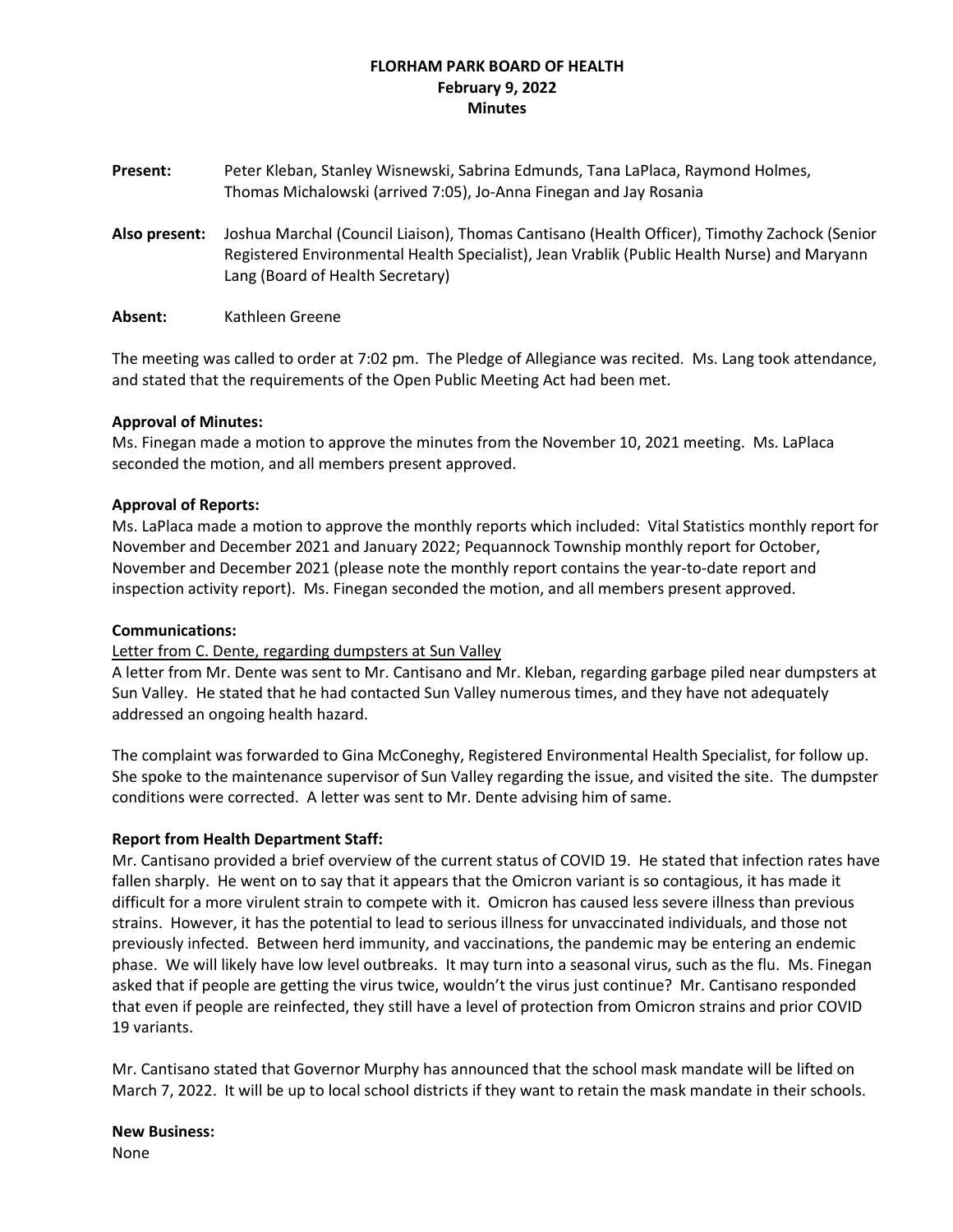# **Unfinished Business:**

None

# **Ratification of Licenses:**

The Board ratified licenses issued in November and December of 2021 and January 2022.

# **Public Hearing - Privilege of the Floor:**

Mr. Kleban opened the meeting to the public at 7:10 pm. He stated that each person will be allocated up to four minutes to speak, and that Mr. Cantisano will respond to the questions/concerns raised after the last person had spoken.

## Maria Quigley, 6 Insley Road, Florham Park

Ms. Quigley stated that she heard masks will still need to be worn on school buses. If the Governor has lifted the mask mandate in school, why would buses be different?

She asked what the role of the Florham Park Board of Health is in general, and also in relation to advising and providing direction to schools.

Because of COVID 19 there is a mental health crisis. How is the Health Department advocating for Florham Park residents, and what services are being offered to students, and their families?

## Shari Marchal, 109 Edgewood Drive, Florham Park

Dr. Caponegro, Superintendent of Schools in Florham Park, sent out a memo that the students can be unmasked as of March 7, 2022. There has been no commentary as to whether there will be additional restrictions on students (such as differences between vaccinated/non-vaccinated individuals).

## Nicole Takla, 5 Joyce Court, Florham Park

A lot of guidance comes from the New Jersey Department of Health (NJ DOH), and it seems like the local Health Department's hands are tied. I want to understand the role, between the Board of Health and the schools, in making decisions. Specifically, when it comes to differences between mask/unmasked; vaccinated/unvaccinated and quarantining in school.

The public portion of the meeting was closed at 7:21 pm.

### Mr. Cantisano's response to questions/concerns raised in public portion:

The local Health Department is licensed by the State of New Jersey. It is a wing of the NJ DOH, and is driven by State mandates and regulations. The Health Department must be staffed with nurses, inspectors, and health educators. The State relies on the Health Department to have direct contact with the public. There are routine tasks that are required to be performed annually. In addition, there may be emergency issues such as flooding and fire, where the Health Department would be involved. We would ensure properties, that may be damaged or contaminated, are operating safely. Mr. Cantisano stated that if anyone is interested in additional details, to please send him an email or contact him by telephone.

When it comes to the pandemic, some things have been instituted by law, which the local Health Department must explain to the public, and enforce. When there are recommendations from the Centers for Disease Control (CDC) and NJ DOH, we provide clarification on those recommendations. When we can lessen impact on areas not mandated, that has been our practice.

As for the schools and pandemic, the schools must follow State mandates because they are the law. When not mandates, schools can discuss with the Health Department and the final decision is up to the school. With the mask mandate being lifted on March 7, each district can decide whether to continue or not. There will be additional guidelines, and recommendations, released by the State. We will meet with the Superintendents to review, and assist them in making decisions.